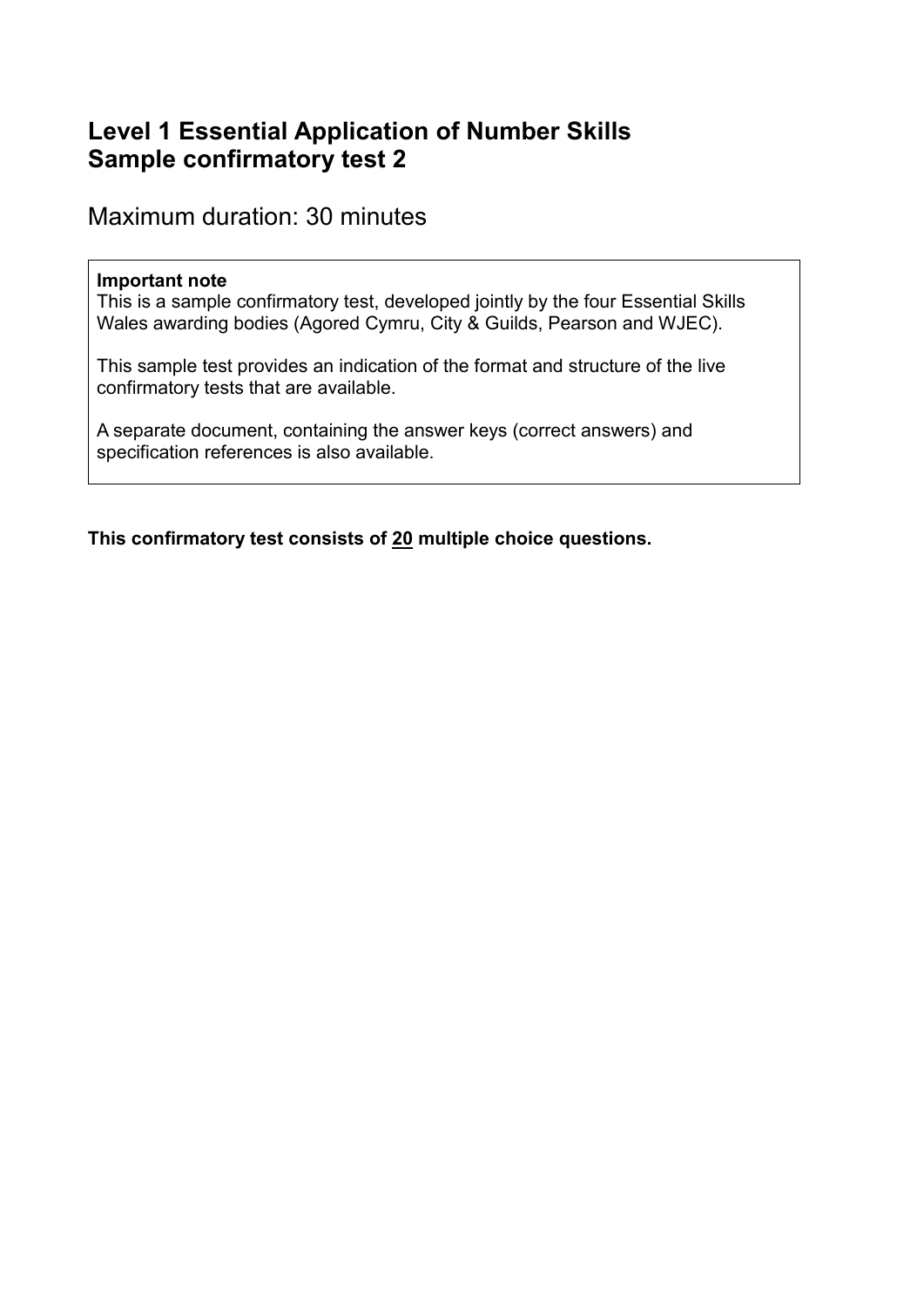#### **Questions 1 to 6 are about the weather.**



**1** These maps show the temperatures in degrees Celsius in the UK on one day.

What is the difference between the times on the two maps?

| A | 10 hours |  |
|---|----------|--|
| B | 12 hours |  |
| C | 20 hours |  |
| D | 24 hours |  |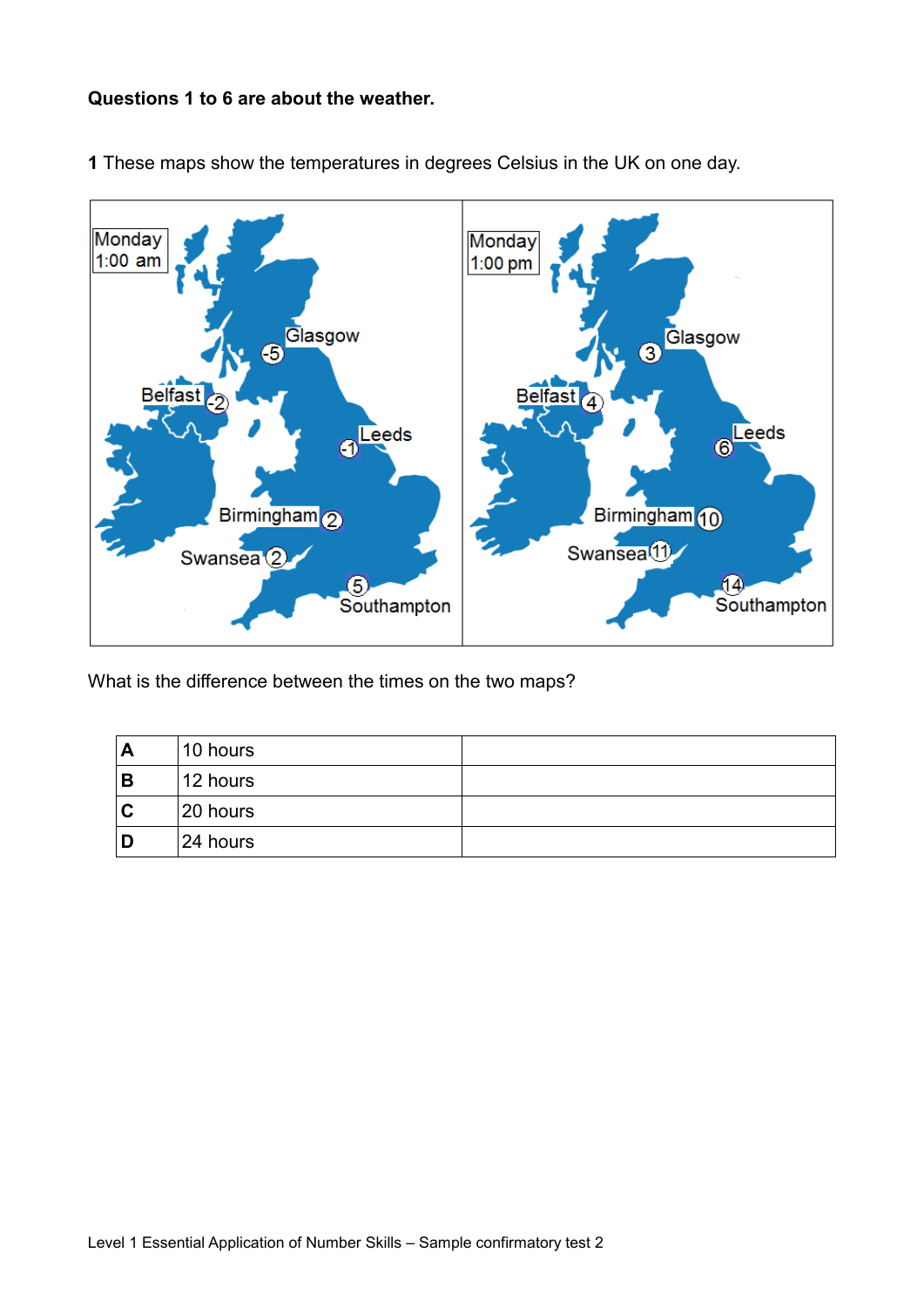

**2** These maps show the temperatures in degrees Celsius in the UK on one day.

How much did the temperature rise in Glasgow between 1:00 am and 1:00 pm?

| A | -8 degrees   |  |
|---|--------------|--|
| В | $-2$ degrees |  |
|   | 2 degrees    |  |
| D | 8 degrees    |  |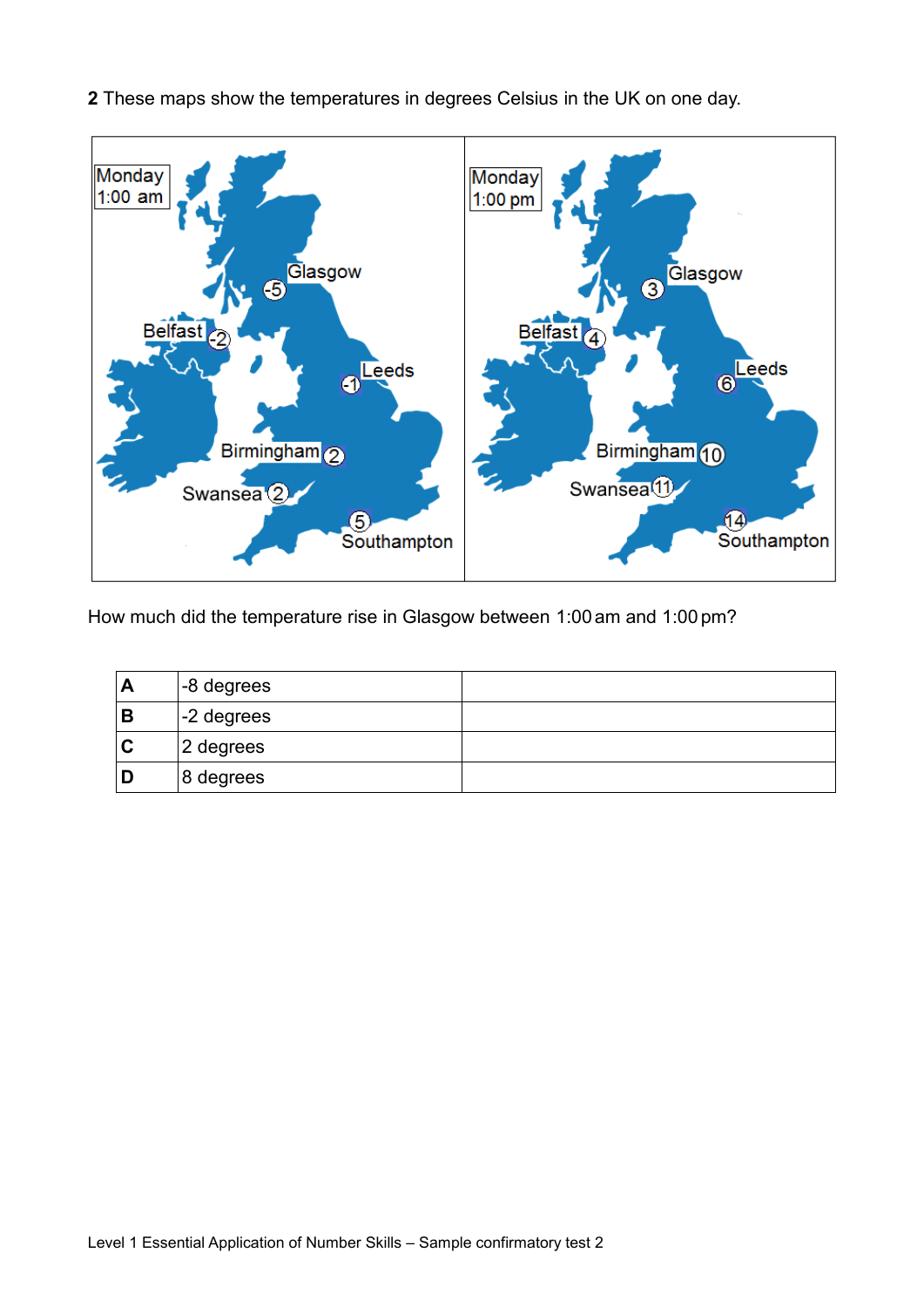

**3** These weather maps show the temperatures in degrees Celsius in the UK on one day.

In which city did the temperature change by 6 degrees between 1:00 am and 1:00pm?

| A           | <b>Belfast</b> |  |
|-------------|----------------|--|
| B           | Birmingham     |  |
| $\mathbf C$ | Leeds          |  |
| D           | Southampton    |  |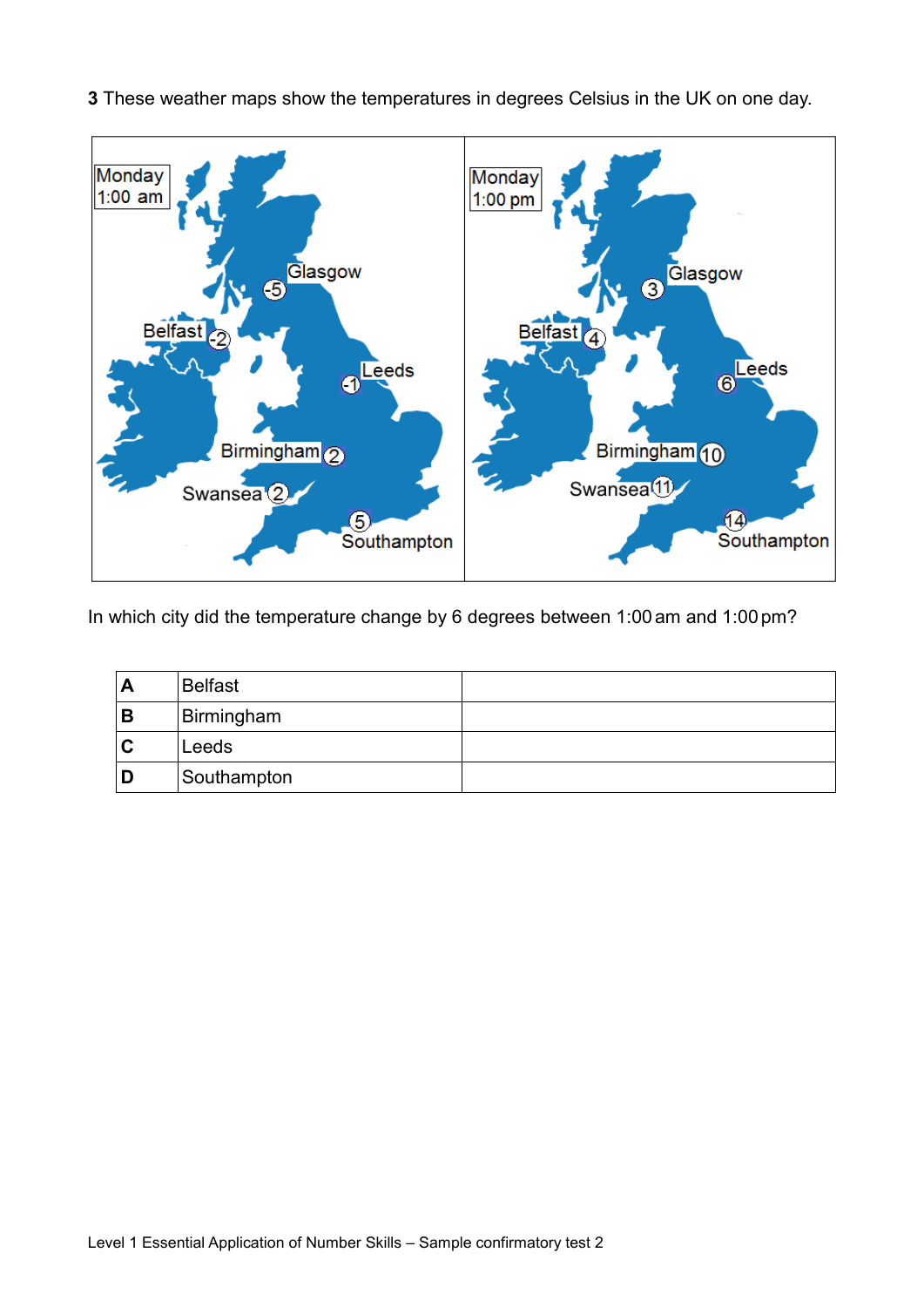**4** This tube collects rainfall.



What is the rainfall measurement in the tube?

| A | 4 mm            |  |
|---|-----------------|--|
| B | 8 mm            |  |
| C | 9 <sub>mm</sub> |  |
| D | $11$ mm         |  |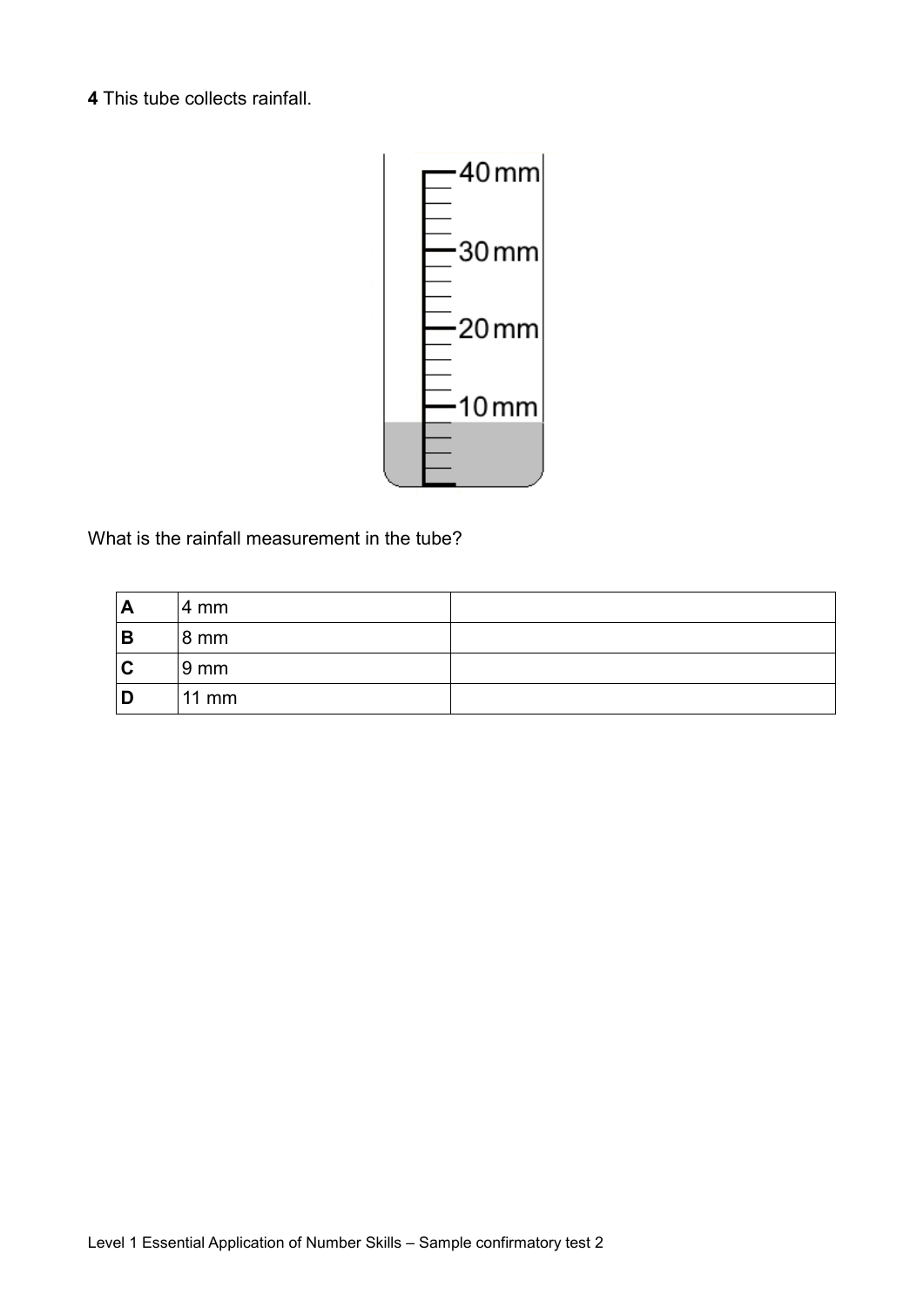

**5** This graph shows the average daily sunshine during the year.

How many months have an average daily sunshine of 5 hours or more?

| A           | -2<br>◡        |  |
|-------------|----------------|--|
| B           | 4              |  |
| $\mathbf C$ | $\overline{5}$ |  |
| n           | 8              |  |

**6** Average rainfall in May is 80 mm.

One day in May last year had 20% of the average rainfall.

What is 20% of 80mm?

| A | 4 mm            |  |
|---|-----------------|--|
| B | 8 mm            |  |
| C | $16 \text{ mm}$ |  |
|   | 60 mm           |  |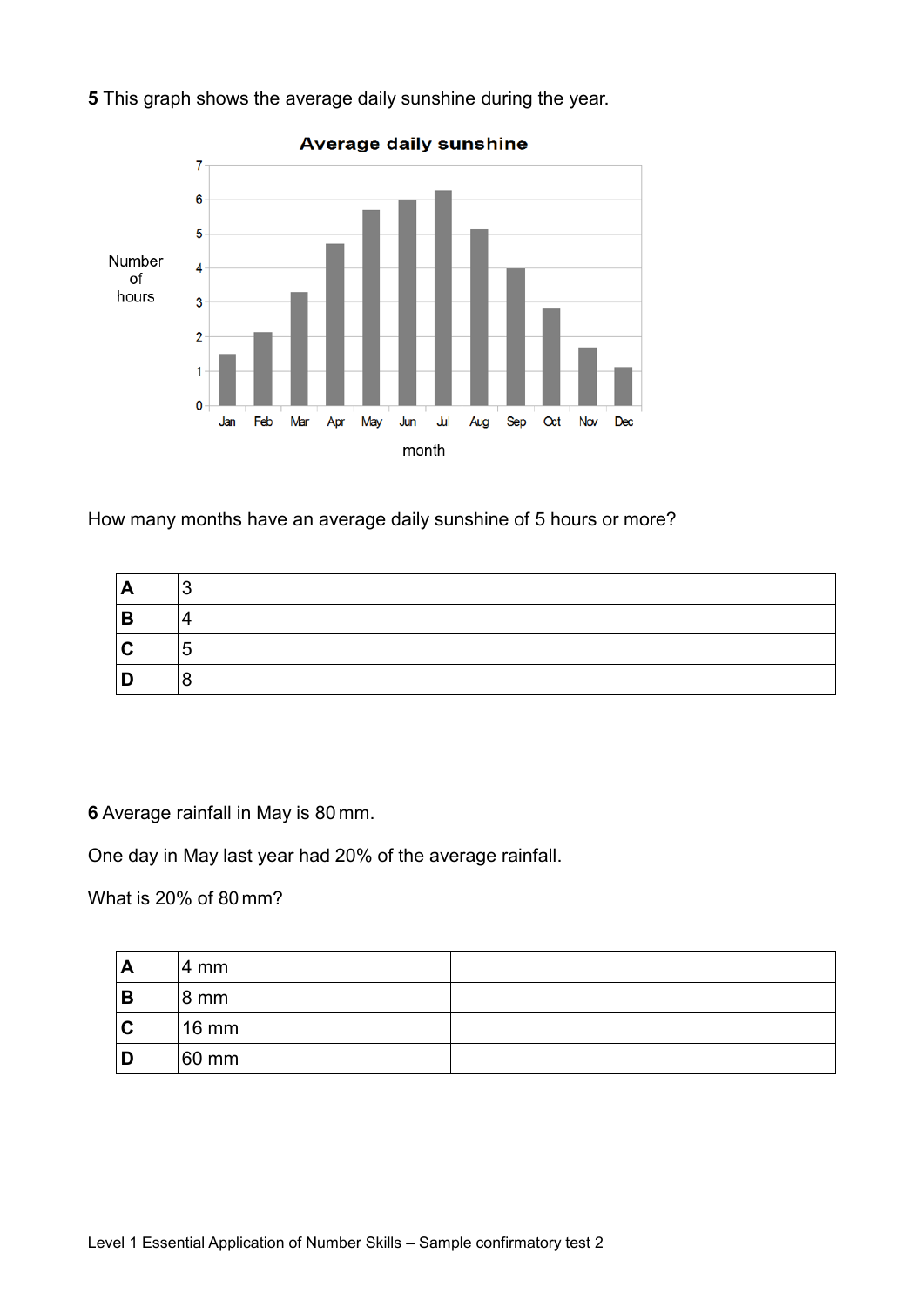## **Questions 7 to 11 are about keeping chickens.**

**7** This table shows the number of eggs laid by some chickens each day for seven days.

| Monday | Tuesday   Wednesday   Thursday | July Friday | Saturday | Sunday |
|--------|--------------------------------|-------------|----------|--------|
|        |                                |             |          |        |

What is the average (mean) number of eggs laid each day?

| A            | ∣ ຊ<br>$\overline{\phantom{a}}$ |  |
|--------------|---------------------------------|--|
| B            | 4                               |  |
| $\mathbf{C}$ | -<br>'၁                         |  |
| D            | 6                               |  |

**8** The eggs are put into cartons. Each carton is sold for £1.08

What is the total cost of 7 cartons?

| Α           | £7.56  |  |
|-------------|--------|--|
| В           | £7.65  |  |
| $\mathbf C$ | £7.76  |  |
| D           | £12.60 |  |

**9** Ninety eggs are produced for selling. One tenth of the eggs are large and the rest are medium.

How many of the eggs are medium?

| $\overline{\mathsf{A}}$ | 9  |  |
|-------------------------|----|--|
| $\overline{B}$          | 10 |  |
| $\mathbf C$             | 80 |  |
| D                       | 81 |  |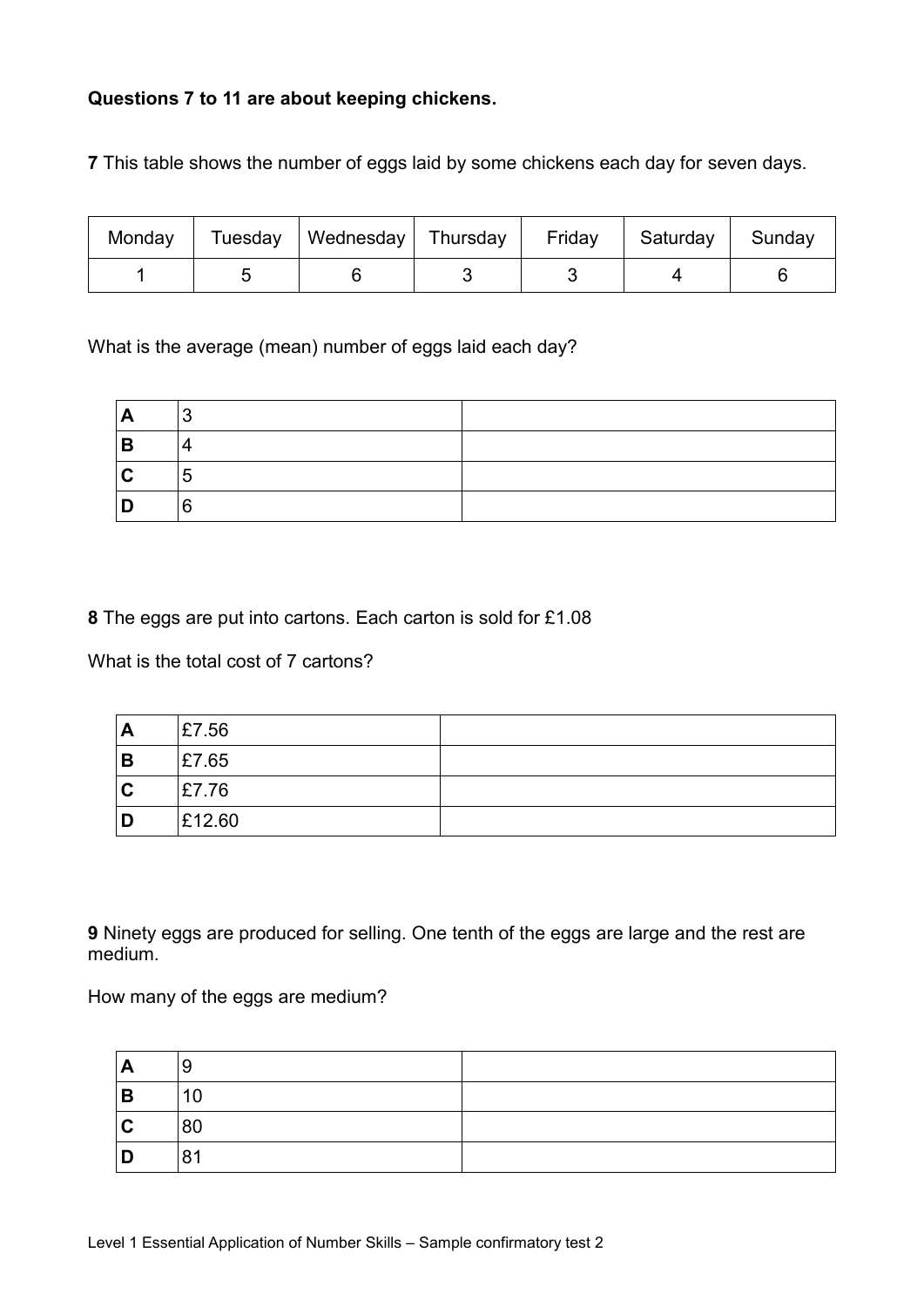**10** Each chicken should have 1.2 m<sup>2</sup> of space in a chicken run.

How much space is needed for 15 chickens?

| $\mathbf{A}$ | $17 \text{ m}^2$ |  |
|--------------|------------------|--|
| B            | $18 \text{ m}^2$ |  |
| $\mathbf{C}$ | $27 \text{ m}^2$ |  |
| D            | $45 \text{ m}^2$ |  |

**11** A fence is to be put up around a different chicken run.



What is the total length of fencing needed to go around this chicken run?

| A | 6.5 m             |  |
|---|-------------------|--|
| В | 10 <sub>m</sub>   |  |
| C | 10.5 <sub>m</sub> |  |
| D | 13 <sub>m</sub>   |  |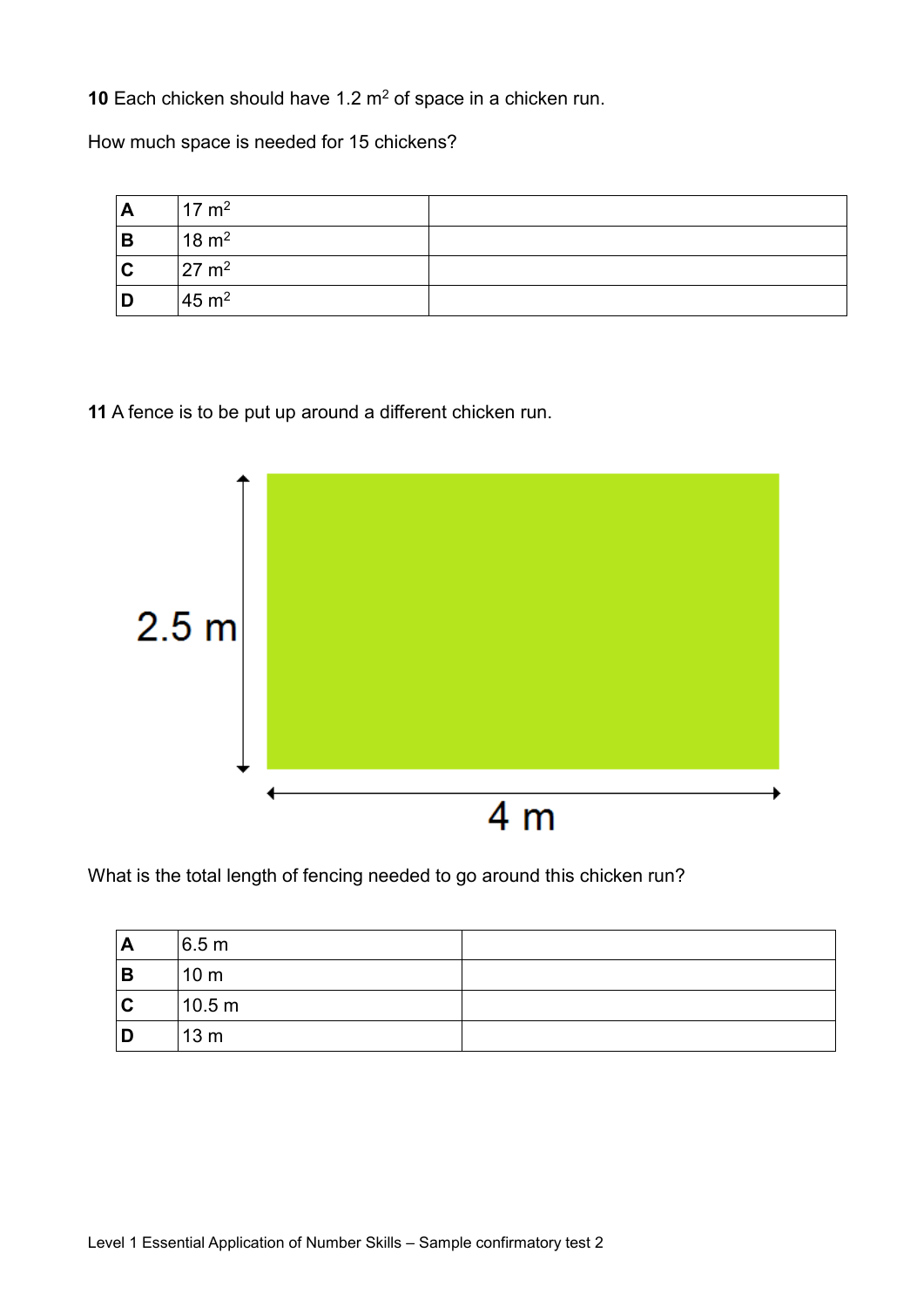## **Questions 12 to 15 are about holidays abroad.**

**12** The number of British people who travelled abroad last year was three million six hundred and forty five thousand.

What is this number in figures?

| A | 3645000 |  |
|---|---------|--|
| B | 3600450 |  |
| C | 3064500 |  |
| D | 3000645 |  |

**13** This table shows the most popular countries that British travellers visit.

| <b>Country</b>       | <b>Percentage of British Visitors</b> |
|----------------------|---------------------------------------|
| Spain                | 25%                                   |
| <b>United States</b> | 12%                                   |
| France               | 9%                                    |
| Italy                | 8%                                    |
| Greece               | 7%                                    |
| Portugal             | 6%                                    |
| Turkey               | 5%                                    |

Which country is visited by 1 4 of British travellers?

| A | Italy                |  |
|---|----------------------|--|
| B | Spain                |  |
| C | Turkey               |  |
| D | <b>United States</b> |  |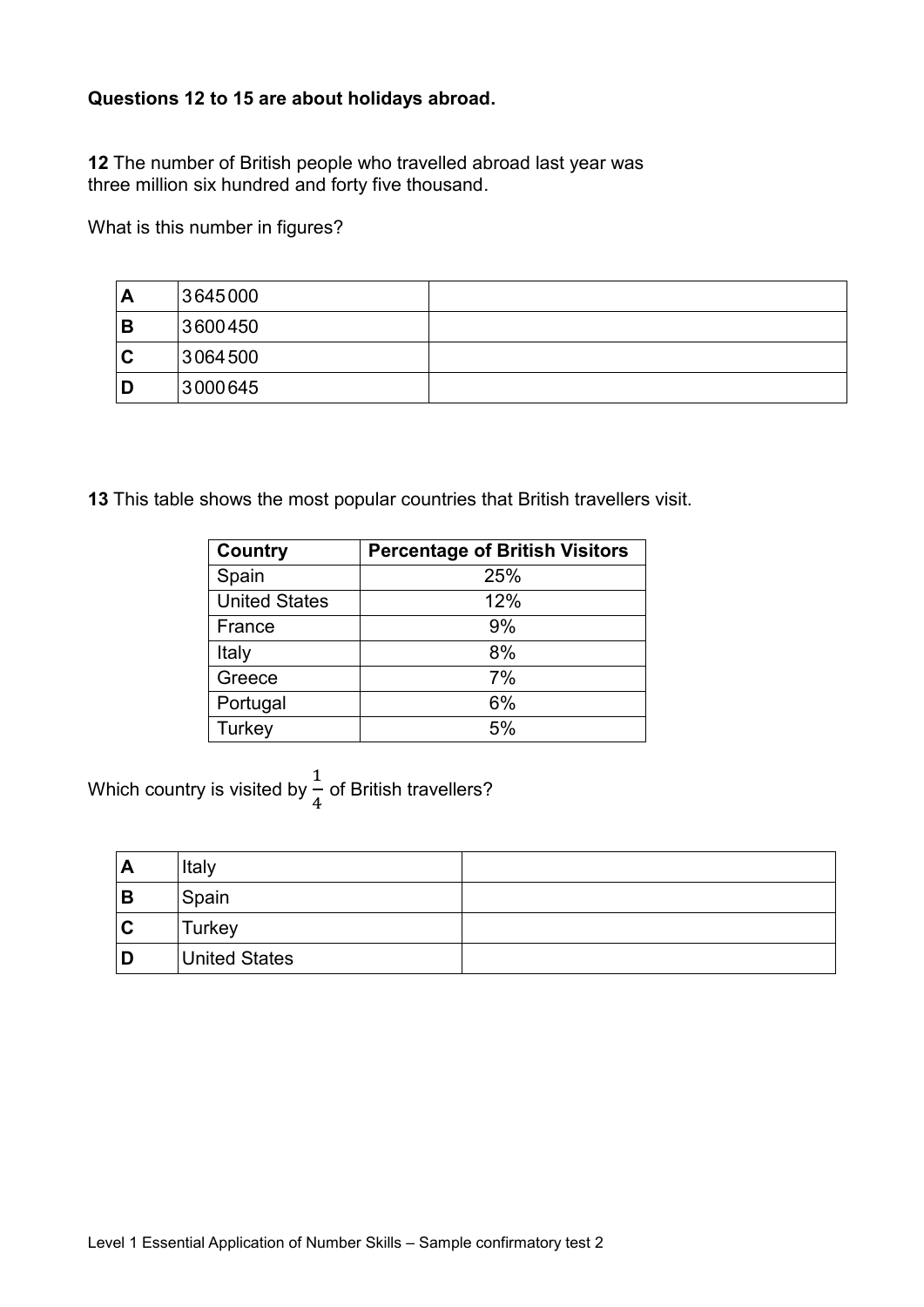**14** The table shows the top seven countries that British people visit.

| <b>Country</b>       | <b>Percentage of British Visitors</b> |
|----------------------|---------------------------------------|
| Spain                | 25%                                   |
| <b>United States</b> | 12%                                   |
| France               | 9%                                    |
| Italy                | 8%                                    |
| Greece               | 7%                                    |
| Portugal             | 6%                                    |
| Turkey               | 5%                                    |
| Other countries      |                                       |

## What percentage of British travellers visit other countries?

| $\mathbf{A}$ | 28% |  |
|--------------|-----|--|
| B            | 30% |  |
| $\mathbf C$  | 38% |  |
| D            | 68% |  |

**15** Eight percent of British people will not go on holiday this year.

What is 8% as a fraction?

| A           | 1<br>$\overline{8}$               |  |
|-------------|-----------------------------------|--|
| B           | 8<br>$\overline{10}$              |  |
| $\mathbf c$ | $\overline{c}$<br>$\overline{25}$ |  |
| D           | 1<br>$\overline{20}$              |  |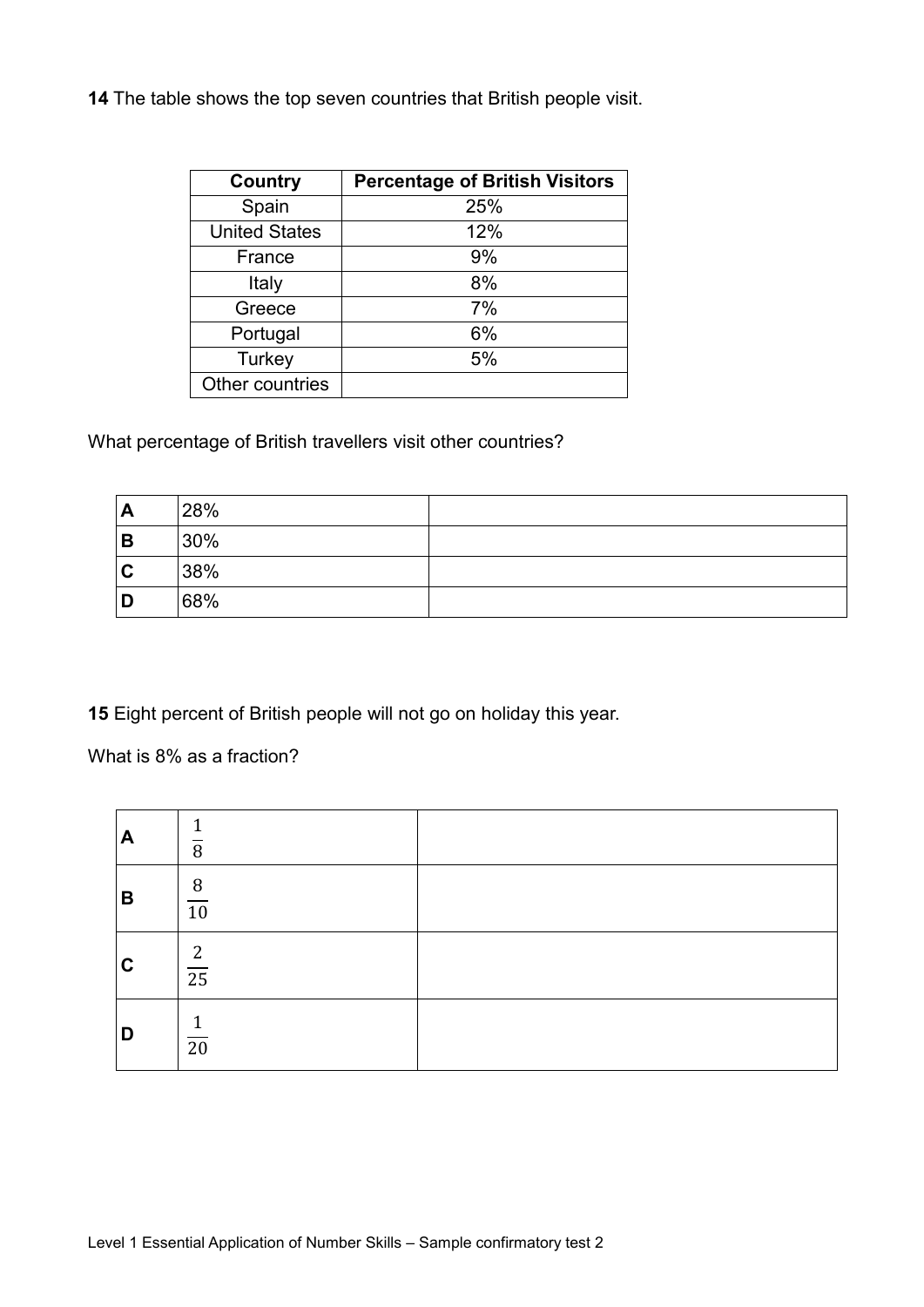**Questions 16 to 20 are about preparing baby milk.**

**16** The contents of a packet of powdered milk are measured on this scale.



What is the weight of the powdered milk in grams?

| A | $ 800$ grams          |  |
|---|-----------------------|--|
| В | $ 900 \text{ grams} $ |  |
|   | 1100 grams            |  |
|   | 1200 grams            |  |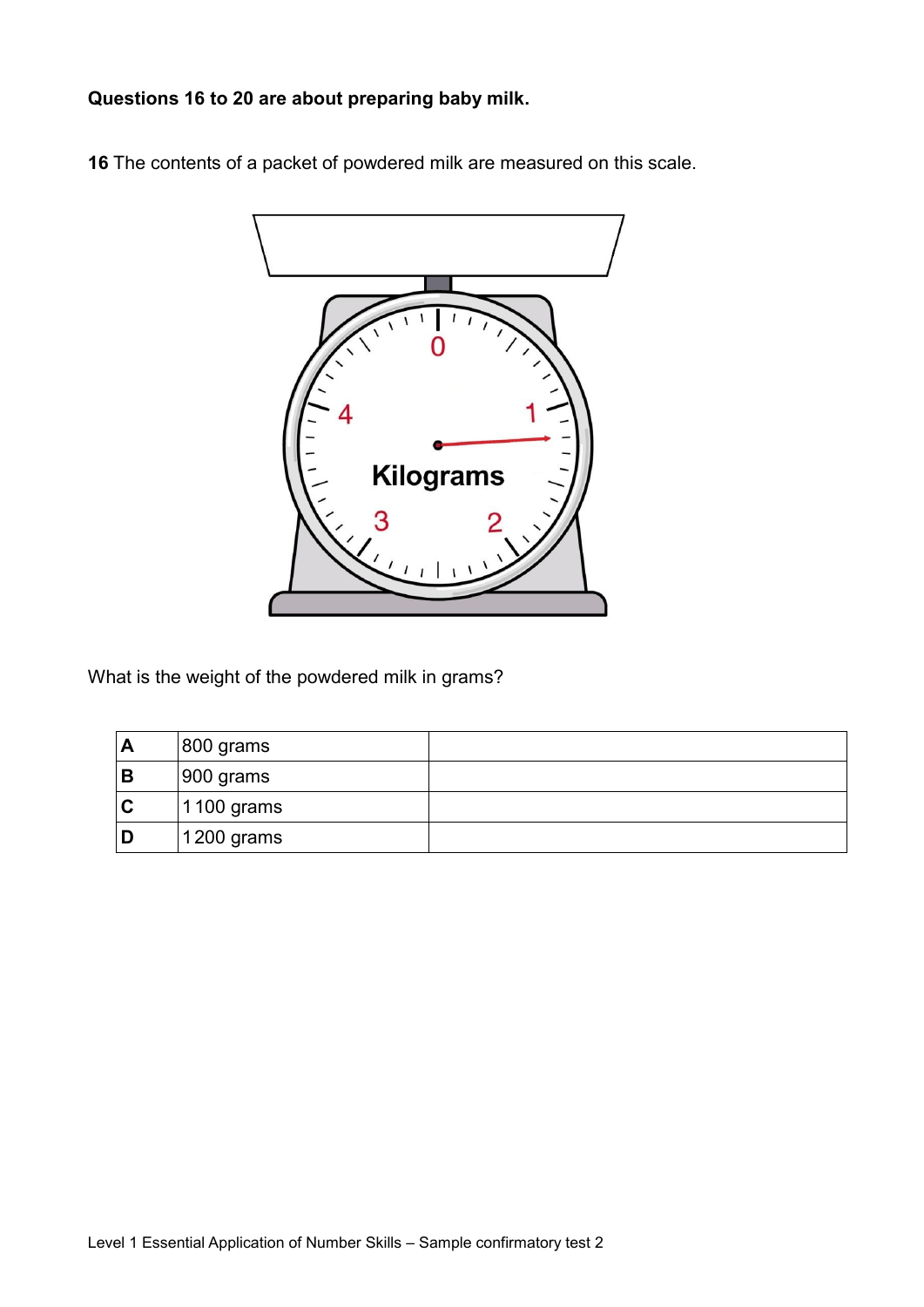**17** The instructions for preparing baby milk state:

Mix 100 grams of powdered milk with 700 millilitres of water.

How much water should be mixed with 300 grams of powdered milk?

| A | 1000 ml   |  |
|---|-----------|--|
| B | 1400 ml   |  |
| C | $2100$ ml |  |
| D | 2800 ml   |  |

**18** One large packet of powdered milk costs £12.00

This is enough to make 30 bottles of baby milk.

What is the cost of the powdered milk for 1 bottle of baby milk?

| Α | ∣4 pence    |  |
|---|-------------|--|
| B | $ 25$ pence |  |
| C | $36$ pence  |  |
| D | 40 pence    |  |

**19** A baby has a feed at 18:45

Which clock shows 18:45?